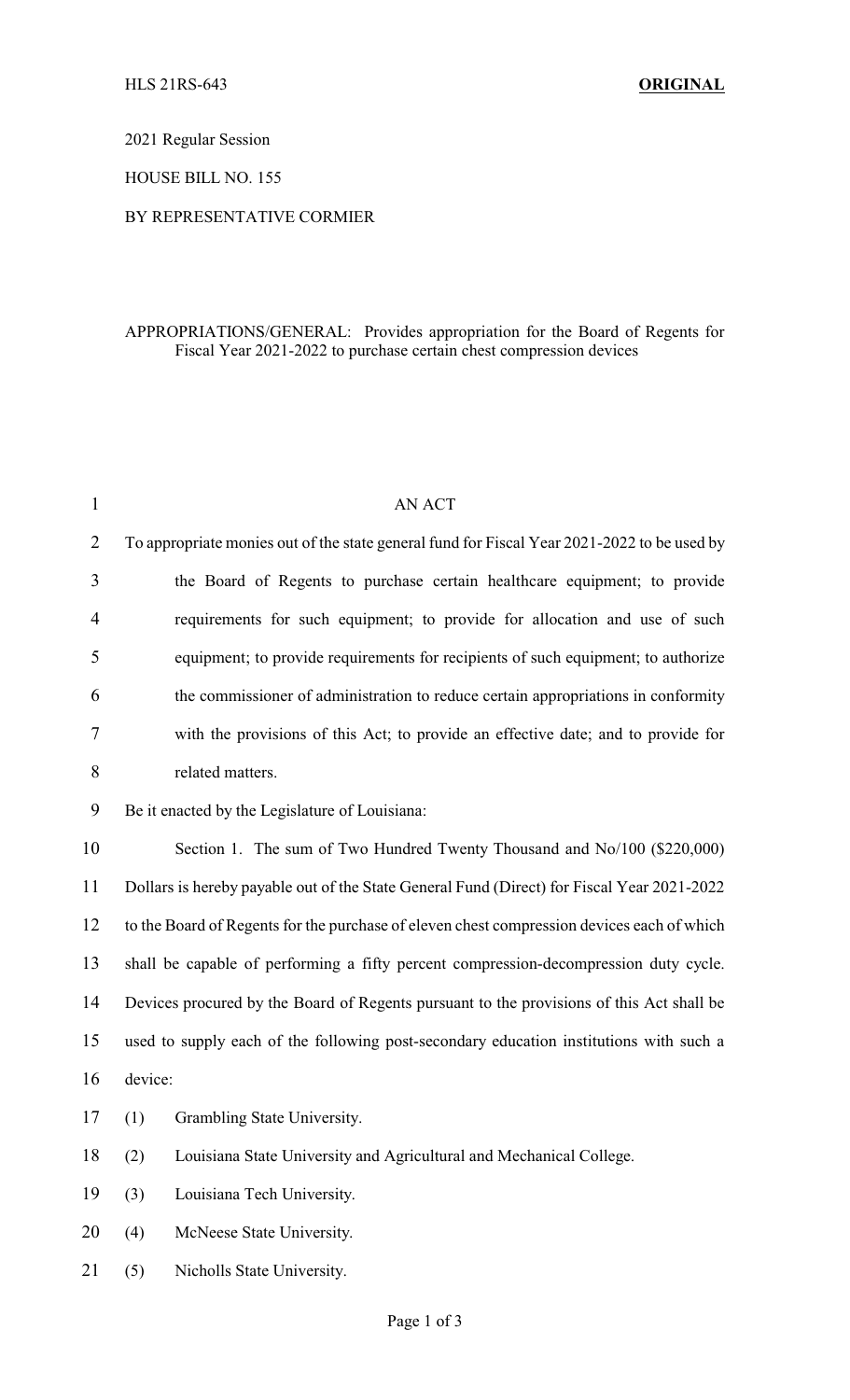## HLS 21RS-643 **ORIGINAL**

- 1 (6) Northwestern State University.
- 2 (7) Southeastern Louisiana University.
- 3 (8) Southern University and Agricultural and Mechanical College.
- 4 (9) University of Louisiana at Lafayette.
- 5 (10) University of Louisiana at Monroe.
- 6 (11) University of New Orleans.

 Each institution shall maintain the device at athletic training offices or facilities on its campus for the purpose of the administration of cardiopulmonary resuscitation for individuals suffering from cardiac arrest. Athletic staff shall transport the device to athletic events designated as "home games" on the institution's campus. If more than one athletic event occurs simultaneously, staff shall transport the device to the event where the greater number of people is likely to be present.

- 13 Section 2. The commissioner of administration is hereby authorized and directed to
- 14 adjust the means of financing for Medical Vendor Payments (09-306) in the Payments to
- 15 Private Providers Program within the Louisiana Department of Health by reducing the
- 16 appropriation out of State General Fund (Direct) for Fiscal Year 2021-2022 by the sum of
- 17 Two Hundred Twenty Thousand and No/100 (\$220,000) Dollars.
- 18 Section 3. This Act shall become effective on July 1, 2021; if vetoed by the governor
- 19 and subsequently approved by the legislature, this Act shall become effective on July 1,
- 20 2021, or on the day following such approval by the legislature, whichever is later.

## DIGEST

The digest printed below was prepared by House Legislative Services. It constitutes no part of the legislative instrument. The keyword, one-liner, abstract, and digest do not constitute part of the law or proof or indicia of legislative intent. [R.S. 1:13(B) and 24:177(E)]

HB 155 Original 2021 Regular Session Cormier

Appropriates from the State General Fund (Direct) for FY 2021-2022 the sum of \$220,000 payable to the Board of Regents for the purchase of 11 chest compression devices each of which shall be capable of performing a fifty percent compression-decompression duty cycle.

Requires devices purchased pursuant to proposed law to be distributed to the following postsecondary education institutions:

- (1) Grambling State University.
- (2) Louisiana State University.
- (3) Louisiana Tech University.
- (4) McNeese State University.